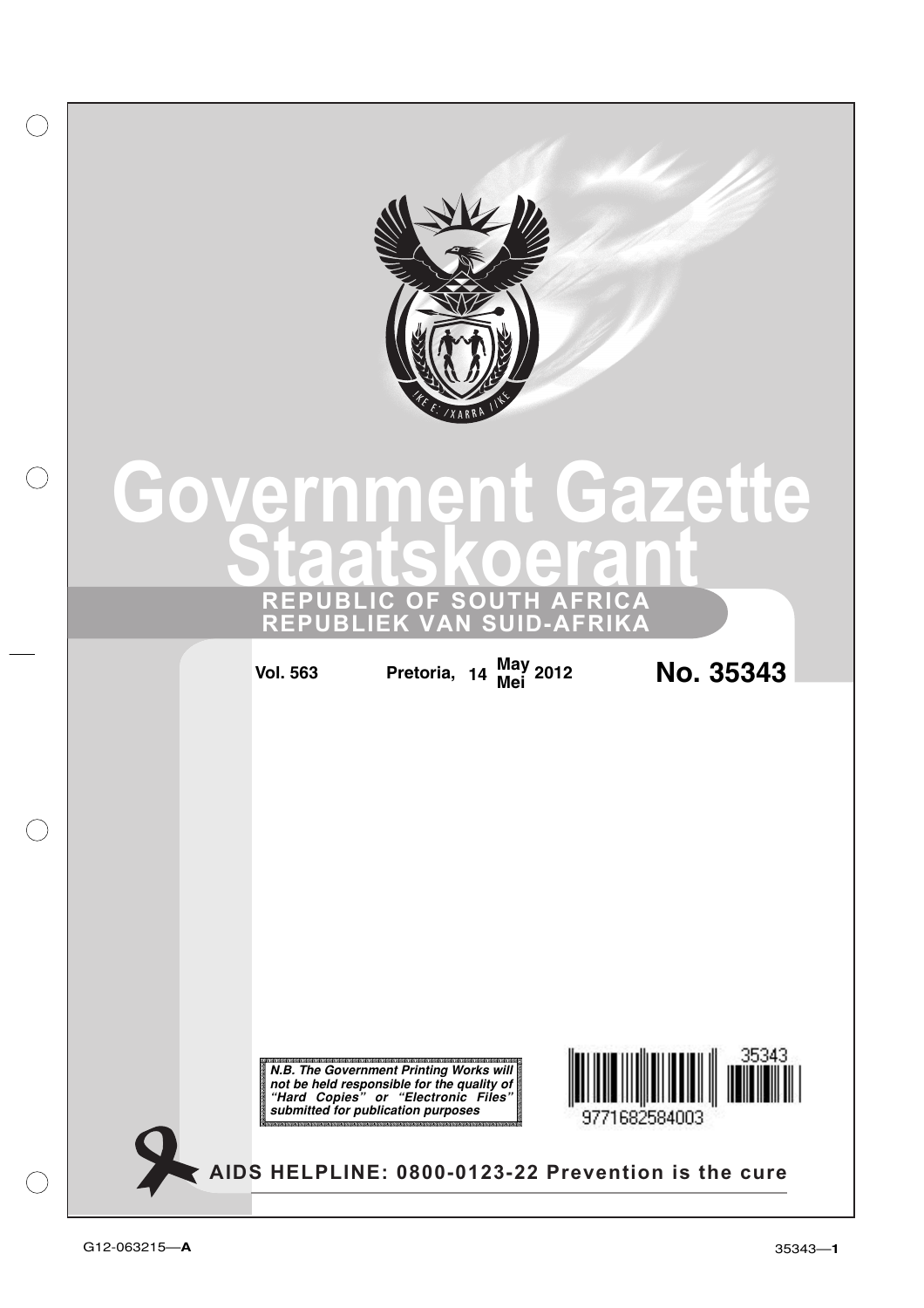#### **IMPORTANT NOTICE**

**The Government Printing Works will not be held responsible for faxed documents not received due to errors on the fax machine or faxes received which are unclear or incomplete. Please be advised that an "OK" slip, received from a fax machine, will not be accepted as proof that documents were received by the GPW for printing. If documents are faxed to the GPW it will be the sender's responsibility to phone and confirm that the documents were received in good order.**

**Furthermore the Government Printing Works will also not be held responsible for cancellations and amendments which have not been done on original documents received from clients.**

|                                             | <b>CONTENTS • INHOUD</b>                                                                                                |             |                |
|---------------------------------------------|-------------------------------------------------------------------------------------------------------------------------|-------------|----------------|
| No.                                         |                                                                                                                         | Page<br>No. | Gazette<br>No. |
|                                             | <b>GENERAL NOTICE</b>                                                                                                   |             |                |
| <b>Environmental Affairs, Department of</b> |                                                                                                                         |             |                |
| <b>General Notice</b>                       |                                                                                                                         |             |                |
|                                             | 382 National Environmental Management: Biodiversity Act (10/2004): Prohibition of trade in certain <i>Encephalartos</i> | 3           | 35343          |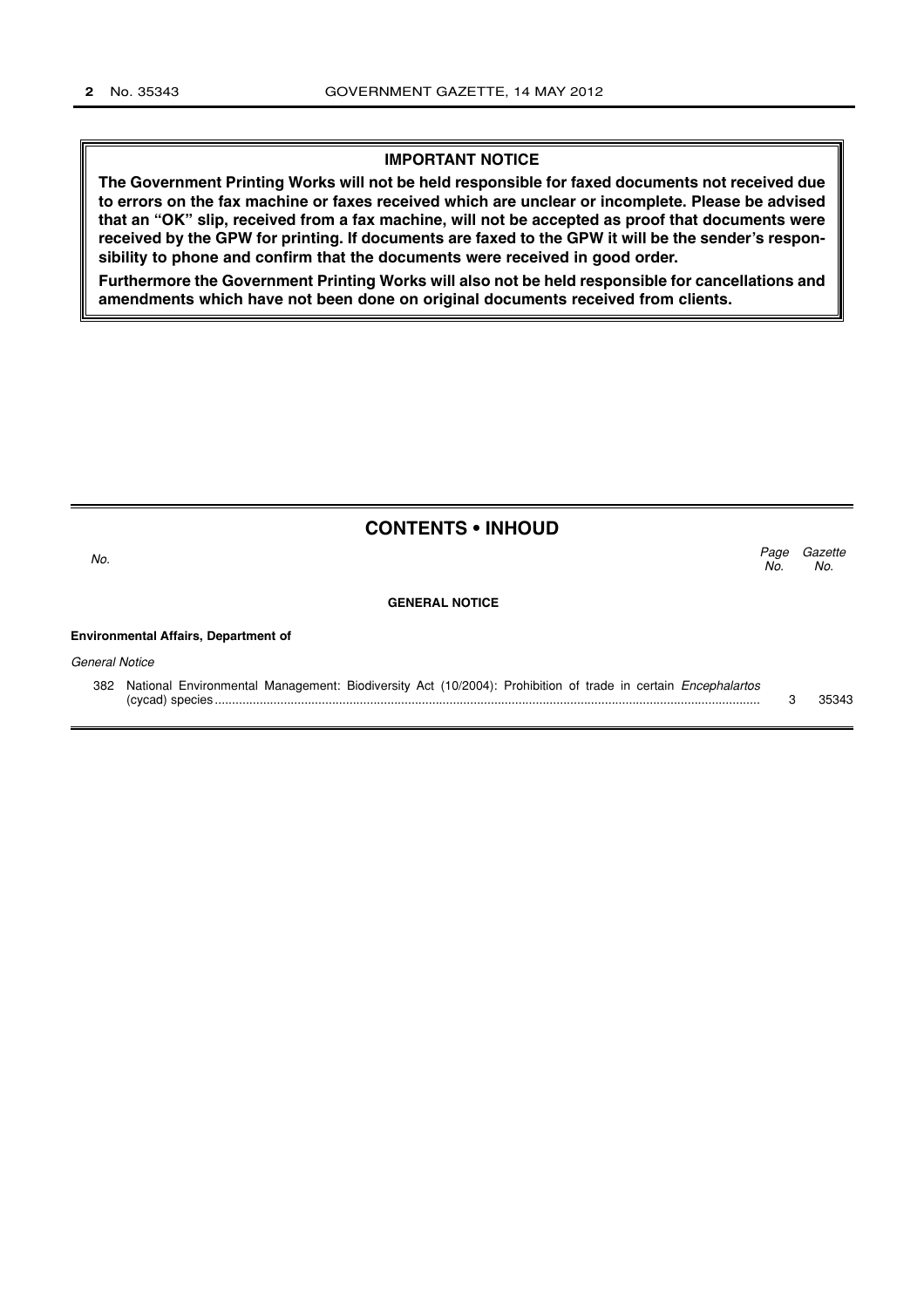# GENERAL NOTICE

#### **NOTICE 382 OF 2012**

## NATIONAL ENVIRONMENTAL MANAGEMENT: BIODIVERSITY ACT, 2004 (ACT NO. 10 OF 2004)

### PROHIBITION OF TRADE IN CERTAIN ENCEPHALARTOS (CYCAD) SPECIES

I, Bomo Edith Edna Molewa, Minister of Water and Environmental Affairs, hereby give notice of my intention under section 57(2) read with section 100 of the National Environmental Management: Biodiversity Act, 2004 (Act No.10 of 2004), to prohibit the restricted activities listed below involving listed threatened or protected species. The prohibitions are set out in the Schedule hereto.

Members of the public are invited to submit to the Minister, within 30 (thirty) days after the publication of the notice in the Gazette, written comments or inputs to the following addresses:

By post to:

The Director-General: **Department of Environmental Affairs** Attention: Ms Magdel Boshoff Private Bag X 447 Pretoria 0001

By hand at:2<sup>nd</sup> Floor (Reception), Fedsure Forum Building, 315 Pretorius Street, Pretoria, 0001

By e-mail:MBoshoff@environment.gov.za, or

By fax to: (012) 320 7026

Comments received after the closing date may not be considered.

Ή ΈDNΆ MOLEWA MINISTER OF WATER AND ENVIRONMENTAL AFFAIRS